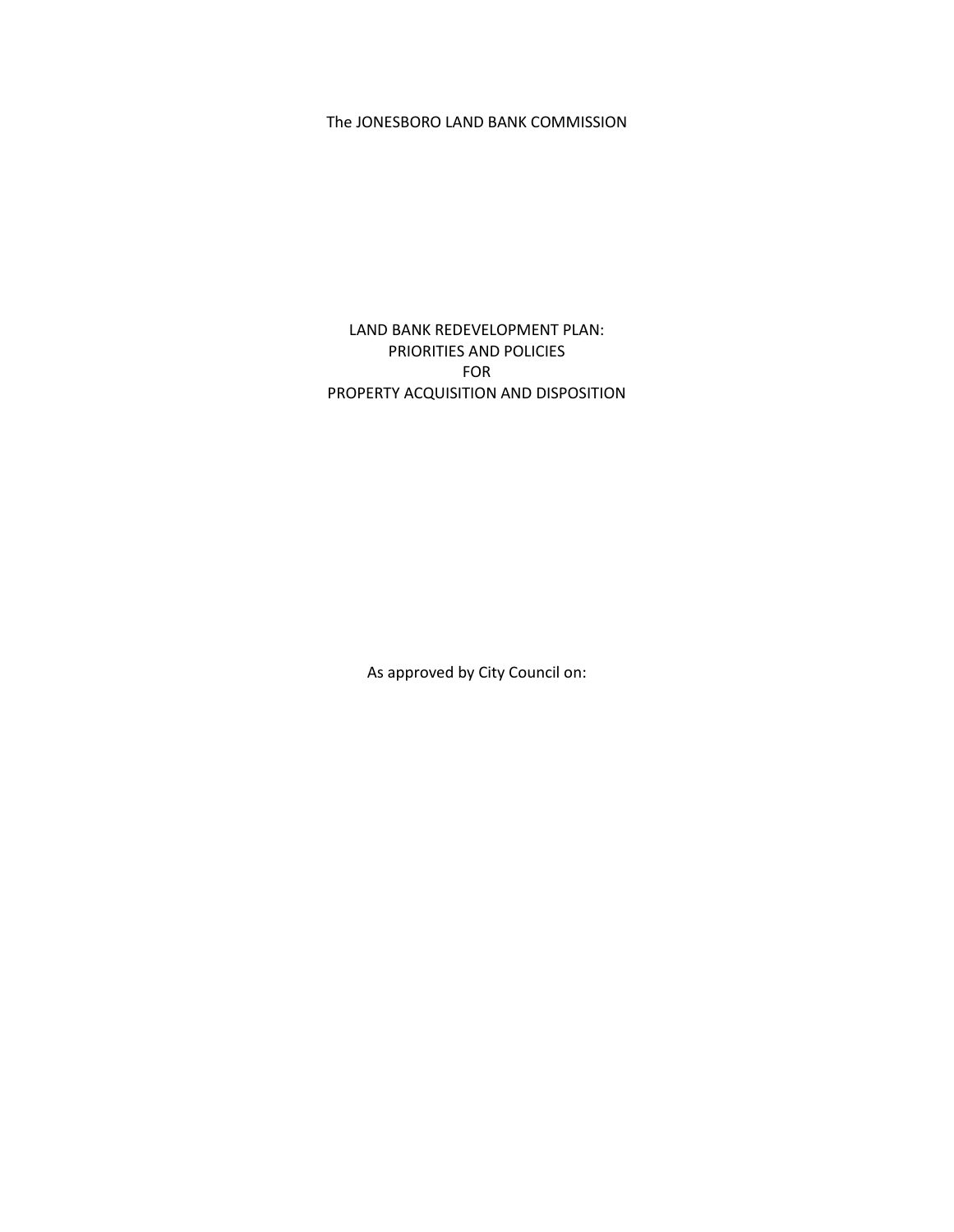### Section Content Page

| 1. | Policies Governing the Acquisition of Properties        | 3 |
|----|---------------------------------------------------------|---|
| 2. | Priorities Concerning the Disposition of Properties     | 4 |
| 3. | Factors in Determining Consideration Due Upon Transfers | 5 |
| 4. | Side Lot Disposition Program                            | 5 |
|    | <b>Land Transfers</b>                                   | 6 |
| 6. | <b>Donation Policy</b>                                  | 7 |
|    | Appendix $A$ – Land Bank Definitions                    | 9 |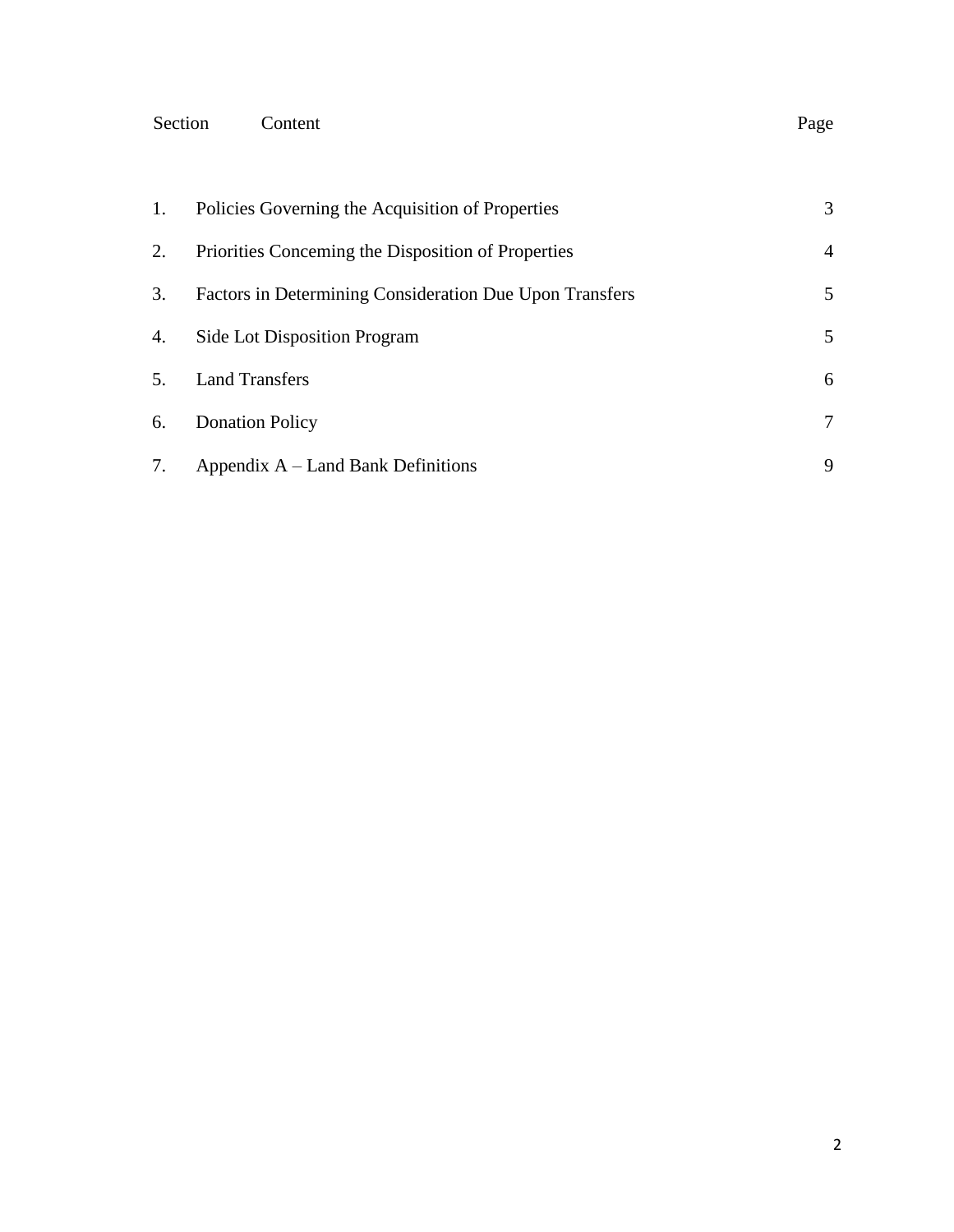The acquisition and disposition of properties acquired by the Jonesboro Land Bank Commission (the "Commission") shall be guided by following these basic Priorities and Policies. These Priorities and Policies also establish procedures for City staff (the "Staff') to administer applications for acquisition and disposition of Commission properties. Any applicant who applies for acquisition of Commission property and has their application denied by Staff may appeal the denial to the Commission by submitting, within thirty (30) days of notice from Staff to the applicant of the denial of their application, a letter stating their desire to appeal Staffs decision to the Commission.

The acquisition, use, and disposition of such properties shall at all times be consistent with the authority granted by the Constitution of Arkansas, the laws of the State of Arkansas, ORD-17:083, the bylaws of the Commission, and the public purposes set forth therein. If there is any conflict between ORD-17:083, the bylaws of the Commission and these Priorities and Policies then these Priorities and Policies shall be interpreted in such a way that they do not limit or restrict the authority of the Commission. These Policies and Procedures are guidelines to be followed by City Staff.

### 1. **Policies Governing the Acquisition of Properties**

In determining which, if any, properties shall be acquired by the Commission, the Commission shall give priority to properties located in focus neighborhoods, as determined by the Commission, and shall give consideration to the following factors:

- 1. Proposals and requests by nonprofit corporations that identify specific properties for ultimate acquisition and redevelopment.
- 2. Properties that are subject to a City lien for code violations, and can be foreclosed on by the City.
- 3. Proposals and requests by governmental entities that identify specific properties for ultimate use and redevelopment.
- 4. Proposals and request by private developers that identify specific properties for acquisition and redevelopment.
- 5. Input from citizens and neighborhoods.
- 6. Properties that are considered vacant and abandoned property.
- 7. Properties that are delinquent on their ad-valorem real property taxes.
- 8. Properties that are environmentally contaminated where funds have been secured for the cleanup and reuse of the property.
- 9. Properties that are available through donation by a private owner.
- 10. Properties that are bank-foreclosed.
- 11. Properties that would allow for the creation or expansion of green space.
- 12. Improved properties that are the subject of an existing order for demolition of the improvements and properties that meet the criteria for demolition of improvements.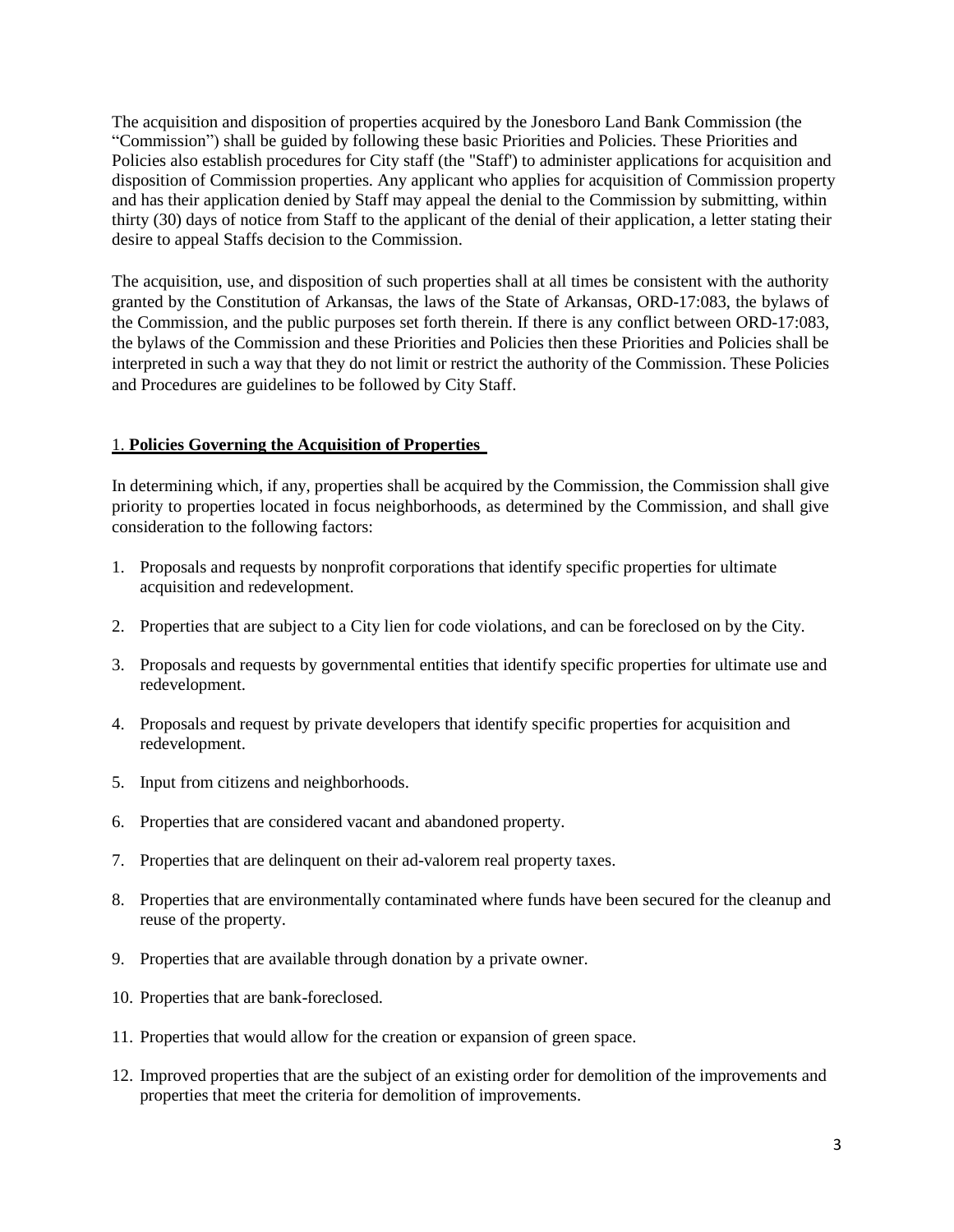- 13. Non-conforming, undevelopable vacant properties for which the best use would be to place the property into the Side lot Disposition Program.
- 14. Properties that would form a part of a contiguous or scattered land assemblage development plan.
- 15. Properties that will result in planned development that benefits the community.

### **2. Priorities Concerning the Disposition of Properties**

The disposition of properties shall be based upon a combination of three factors. The first factor involves the intended or planned use of the property. The second factor considers the nature and identity of the transferee of the property. The third factor addresses the impact of the property transfer on the short-and long-term neighborhood and community development plans. The priorities in each factor are not in any particular rank or order.

The disposition of any given parcel will be based upon an assessment of the most efficient and effective way to maximize the benefit to the community. The Commission and Staff shall at all times retain flexibility in evaluating the appropriate balancing of the priorities for the use of property, priorities as to the nature of the transferee of properties, and priorities concerning neighborhood and community development.

### **Priorities for Use of Property**

- 1. Develop affordable housing
- 2. Support homeownership
- 3. Market rate housing development
- 4. Social service providers
- 5. Side lots
- 6. Development of public green space (parks and gardens)
- 7. Retail and commercial development
- 8. Multi-family rental development
- 9. Tax-exempt institutions
- 10. Development of rental housing
- 11. Public uses and buildings
- 12. Planned Unit Development (ownership)
- 13. Historic preservation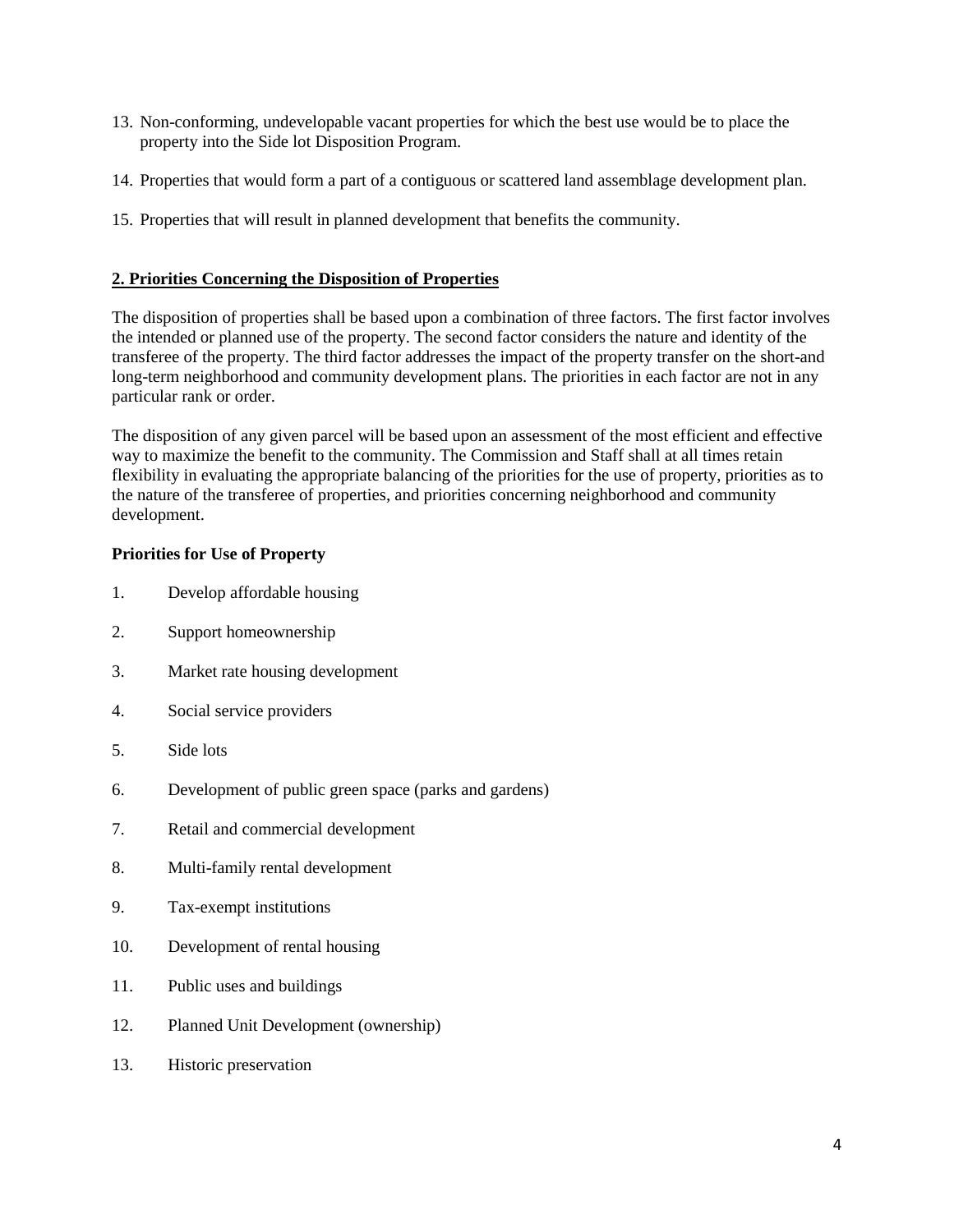### **Priorities as to the Nature of the Transferee**

- 1. Individual homeowners
- 2. Non-profit developers
- 3. Educational institutions
- 4. Government
- 5. Tax-exempt institutions
- 6. For-profit residential developers
- 7. Multi-lot developer
- 8. Corporations, business, retail, etc.
- 9. Side lot candidates

## **3. Factors in Determining Consideration due Upon Transfers**

The following factors shall constitute general guidelines for determination of the consideration to be received by the Commission for the transfer of properties. In each and every transfer of real property, the Commission shall require good and valuable consideration in an amount determined by the Commission in its sole discretion on a case-by-case basis, but subject to the minimum price stated below. The Commission will consider both the fair market value of the property and the property costs in its determination of consideration for each property. "Property Costs" shall mean the aggregate costs and expenses of the Commission attributable to the specific property in question, including costs of acquisition, maintenance, repair, demolition, marketing of the property and indirect costs of the operations of the Commission allocable to the property.

1) Consideration shall be established at a level between the Property Costs and fair market value of the property.

2) The consideration to be provided by the transferee to the Commission may take the form of cash, deferred financing, performance of contractual obligations, imposition of restrictive covenants, or other obligations and responsibilities of the transferee, or any combination thereof. At no time shall property be conveyed for less than \$1,000 or as determined by the commission.

## **4. Side Lot Disposition Program**

Individual parcels of property may be acquired by the Commission and transferred to individuals in accordance with the following policies. The transfer of any given parcel of property in the Side Lot Disposition Program is subject to override by higher priorities as established by the Commission on a case-by-case basis.

A. Side Lot Disposition Policies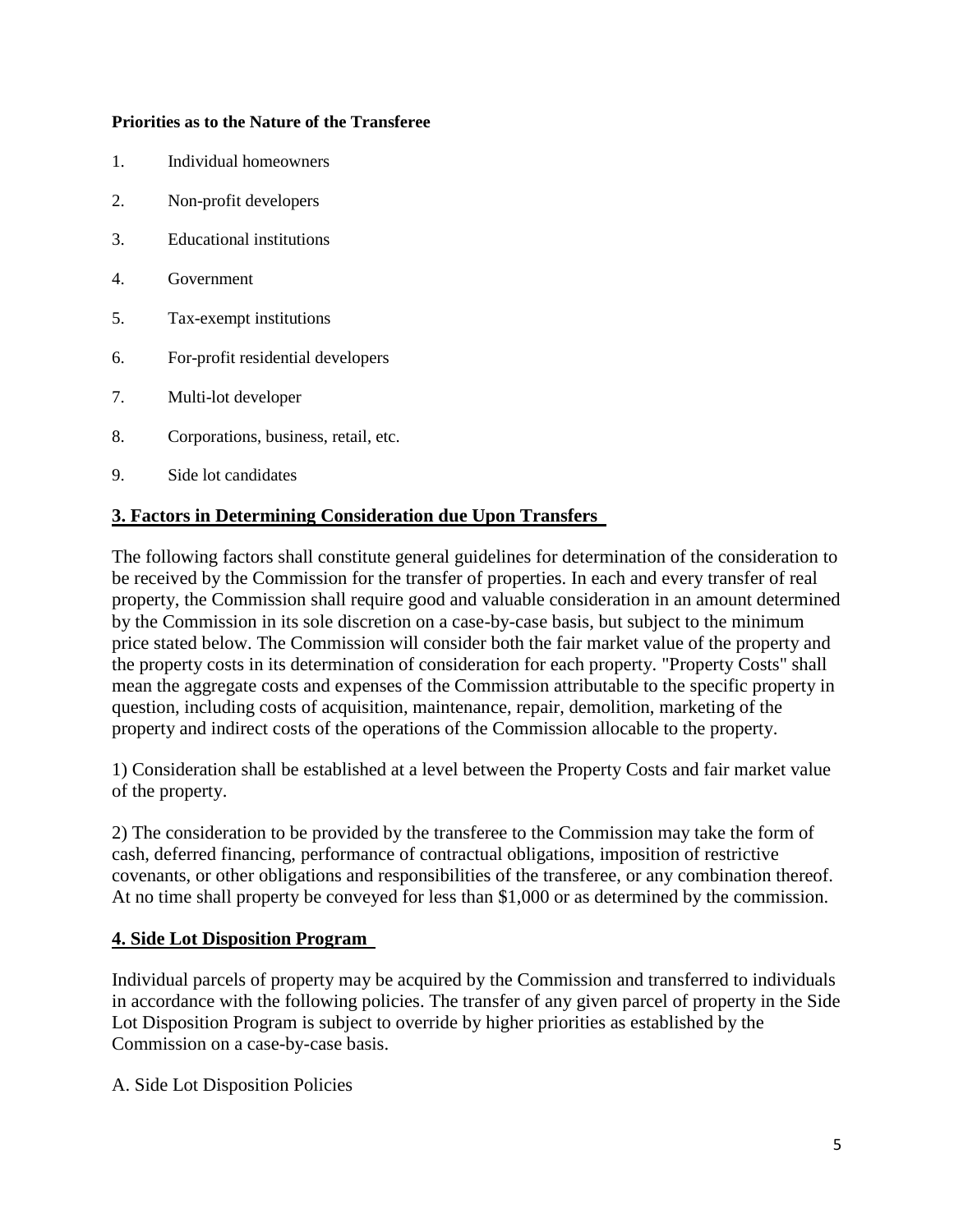1. Qualified Residential Properties. Parcels of property eligible for inclusion in the Side Lot Disposition Program shall meet the following minimum criteria (a "Side Lot"):

- (a) The property shall be vacant unimproved real property.
- (b) The property shall be physically contiguous on one side lot line to another owned by transferee (left or right).
- (c) The Side Lot property shall have characteristics which make redevelopment as single family housing unfeasible (such as lot size or topography).
- (d) No more than one lot may be transferred per contiguous lot.
- (e) Intended use for lot is disclosed.
- (f) The transfer shall include a deed restriction requiring the use of the property to be consistent with the stated use.

## 2. Transferees

(a) All transferees must hold title and occupy the contiguous property.

(b) The transferee must not own any real property (including both the contiguous lot and all other property in Jonesboro) that is subject to any unremediated citation of violation of the State or local codes and ordinances.

(c) The transferee must not own any real property (including both the contiguous lot and all other property in Jonesboro) that is tax delinquent.

(d) The transferee shall not have been the prior owner of any real property that has been forfeited for unpaid taxes within the past 3 years, as an individual or an entity, without prior approval of the JBC Board at its sole discretion.

3. Pricing

(a) Properties sold as a side lot to an adjacent owner shall be priced at not less than \$1,000 plus any applicable fees.

## 4. Additional Requirements

(a) In the event that multiple adjacent property owners desire to acquire the same side lot, the lot shall be transferred to the highest bidder for the property, based on sealed bids, open publicly, at a stated time and place.

# **5. Land Transfers**

## A. Land Transfer Policies

These policies pertain to transfers whose future use is residential or commercial. At time of transfer the property may be vacant, improved or ready to occupy.

1 The transferee must not own any real property that has any unremediated citation of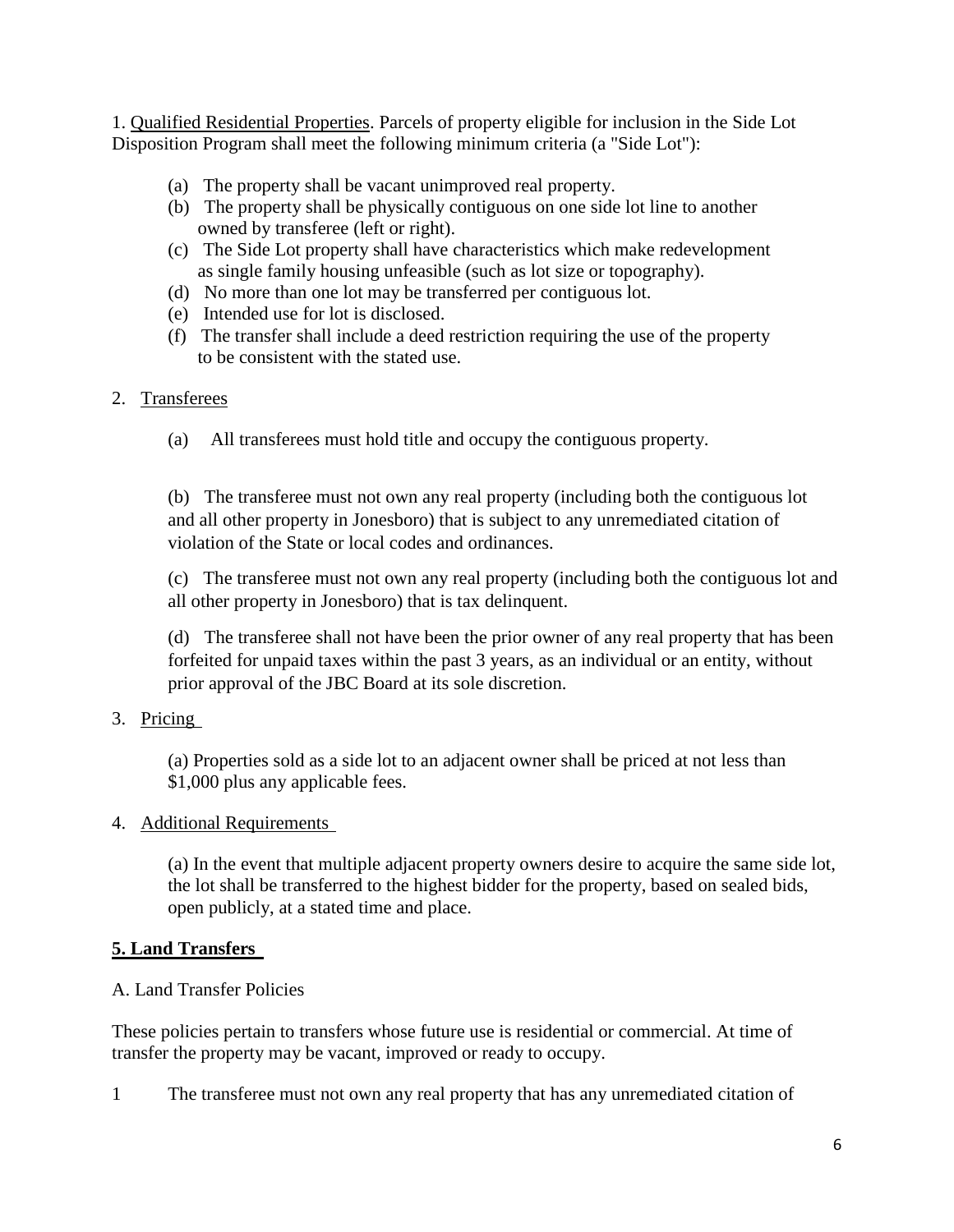violation of the State or local codes and ordinances.

- 2 The transferee must not own any real property that is tax delinquent
- 3 The transferee shall not have forfeited title to property due to nonpayment of taxes within the past 3 years, as an individual or as an entity, without prior approval of the Commission in its sole discretion.
- 4 Transactions shall be structured in a manner that permits the City of Jonesboro to enforce recorded covenants or conditions upon title pertaining to development and use of the property for a specified period of time.
- 5 The proposed use must be consistent with current zoning requirements. The Commission may grant an applicant permission to seek rezoning from the Metropolitan Area Planning Commission (MAPC).
- 6 Where rehabilitation or development of a property by the transferee is a condition of the transfer, the requirement for such development or rehabilitation shall be in accordance with the transfer agreement and adequate completion of such development or rehabilitation shall be a condition to the release of restrictions or lien securing such performance.
- 7 The Commission may grant an option to purchase property to a potential transferee. Options to purchase more than 3 properties by a single purchaser within one calendar year must be approved by the Commission.
- 8 The proposed use of the property must comply with any neighborhood redevelopment plan adopted by the City of Jonesboro that applies to the property.
- 9 To the extent possible, the proposed purchaser shall provide evidence that they have consulted with any neighborhood organization in the area and solicited comment on the planned use of the property.
- 10 All applicants must be residents of the City of Jonesboro or have a principle place of business in the City of Jonesboro. If the applicant does not meet this requirement, applicant may make an application to the Commission to seek an exception.
- 11 The purchaser of any property from the Commission must also comply with any applicable restrictions on the use of the property resulting from federal, state, or local programs in which the City participates (e.g. Community Development Block Grants).

## **6. Donations**

- A. Donated Property Policies
- 1 Properties with adverse environmental conditions will not be accepted without a satisfactory, funded plan for remediation approved by the Commission which meets the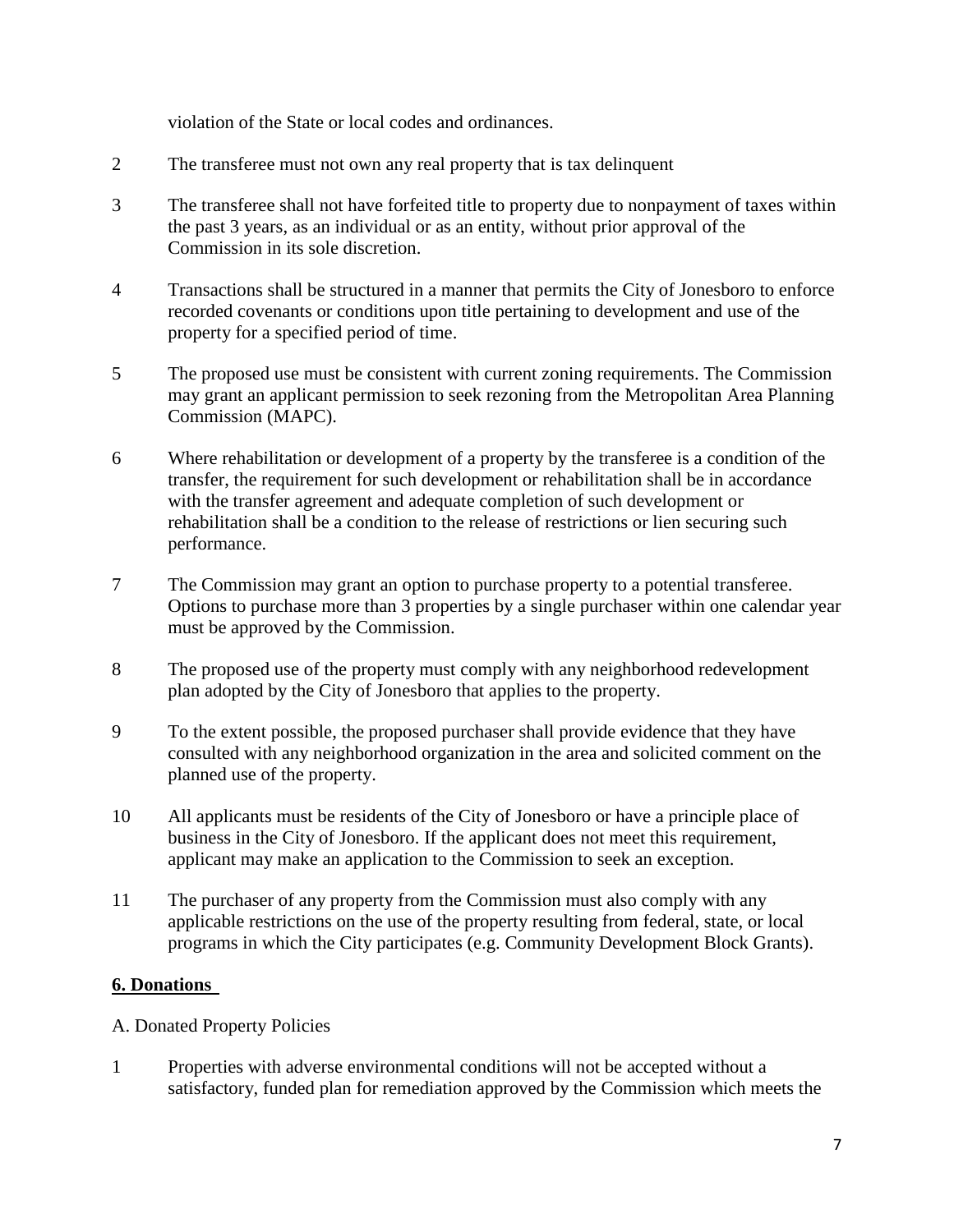standards set by the Arkansas Department of Environmental Quality (ADEQ).

- 2 Properties with immediate maintenance requirements will not be accepted without a funding source secured for such maintenance.
- 3 The Commission will not determine donation value for the purpose of tax benefits, but will provide a letter describing the property donated.
- 4 The Commission shall have the right to refuse to accept any property offered for donation.
- B. Donated Property Procedures
- 1 Donor of property, if requested, will place the deed to property in escrow while Commission determines the feasibility of accepting ownership of the property.
- 2 Staff will complete a comprehensive analysis of the property to be donated which will include the following information:
	- a. Determine the fair market value of the property.
	- b. Determine if there are any environmental concerns.
	- c. Determine if there are any outstanding liens or title issues (title search).
	- d. Determine the initial maintenance cost (boarding, demolition, mowing, etc...)
	- e. Determine any on-going maintenance costs.
	- f. Determine the condition of the surrounding neighborhood.
- 3 Staff will present the report to the full Commission for approval.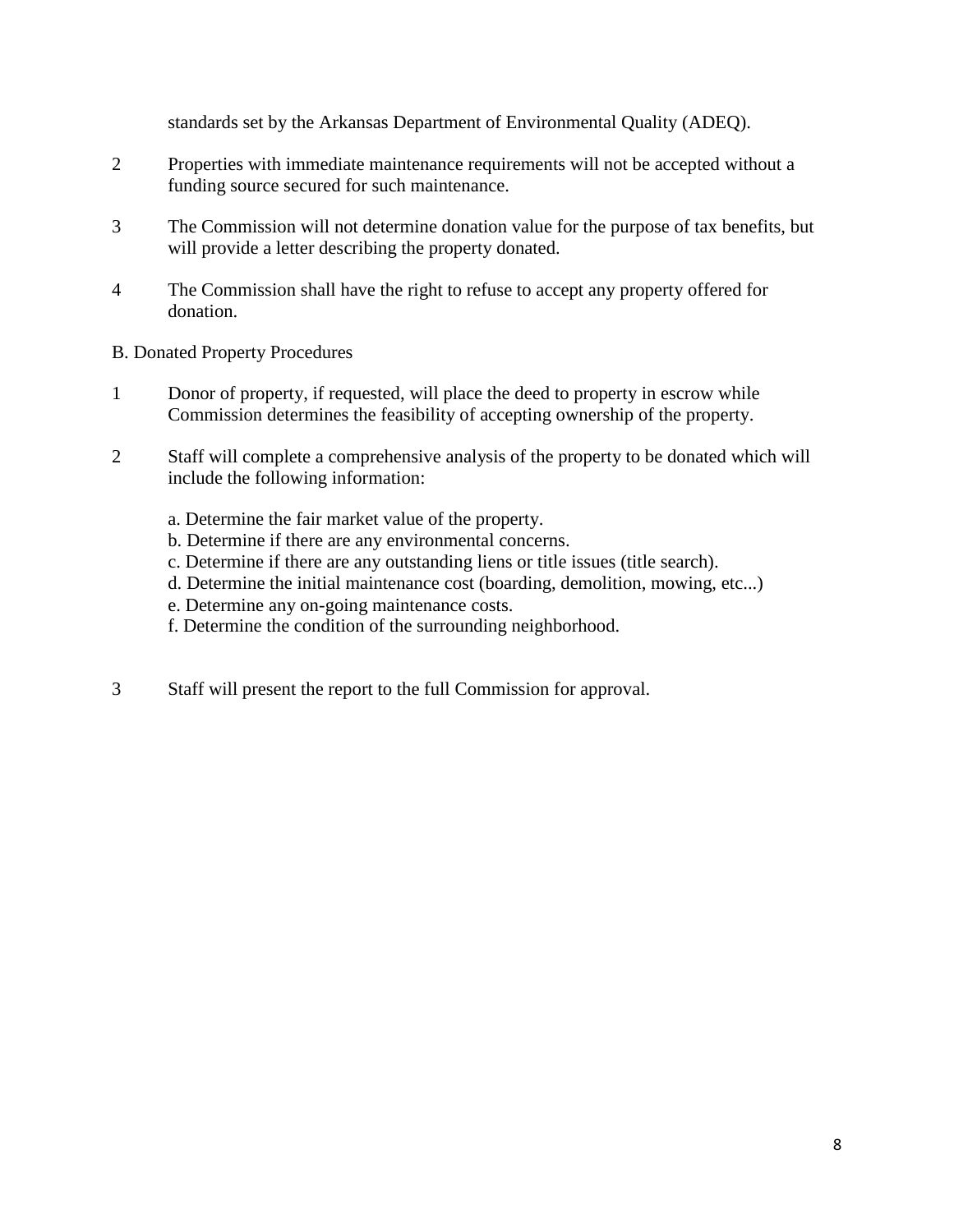## **Appendix A**

## **Land Bank Definitions**

**DISCLAIMER:** These definitions are for information purposes only and are not for the purpose of providing legal advice. These definitions have been provided solely for the purpose of providing information about commonly used real estate and land use terms.

#### A

**Acceptance:** The written approval of the Buyer's offer by the Seller.

**Affordable Housing:** The generally accepted definition of affordability is for a household to pay no more than 30 percent of its annual income on housing. Families who pay more than 30 percent of their income for housing are considered cost burdened and may have difficulty affording necessities such as food, clothing, transportation and medical care.

**Appraisal:** A document from a certified appraiser that gives an estimate of a property's fair market value based on the sales of comparable homes in the area and the features of a property.

**Appraised Value:** An estimation of the current market value of a property.

**Appraiser:** A qualified individual who uses his or her experience and knowledge to prepare an appraisal estimate.

**Assessed Value:** The value that the County Assessor places on any asset to determine property tax amount.

**Assessor:** The government official who is responsible for determining the value of a property for the purpose of taxation.

B

**Borrower:** The person who has received a loan and is then obligated to repay the loan according to the loan terms.

**Building Code:** The regulations governing the required safety standards, construction and rehabilitation of buildings.

 $\mathcal{C}$ 

**Community Housing Development Organization:** A non-profit, community-based organization whose primary purpose is to develop affordable housing.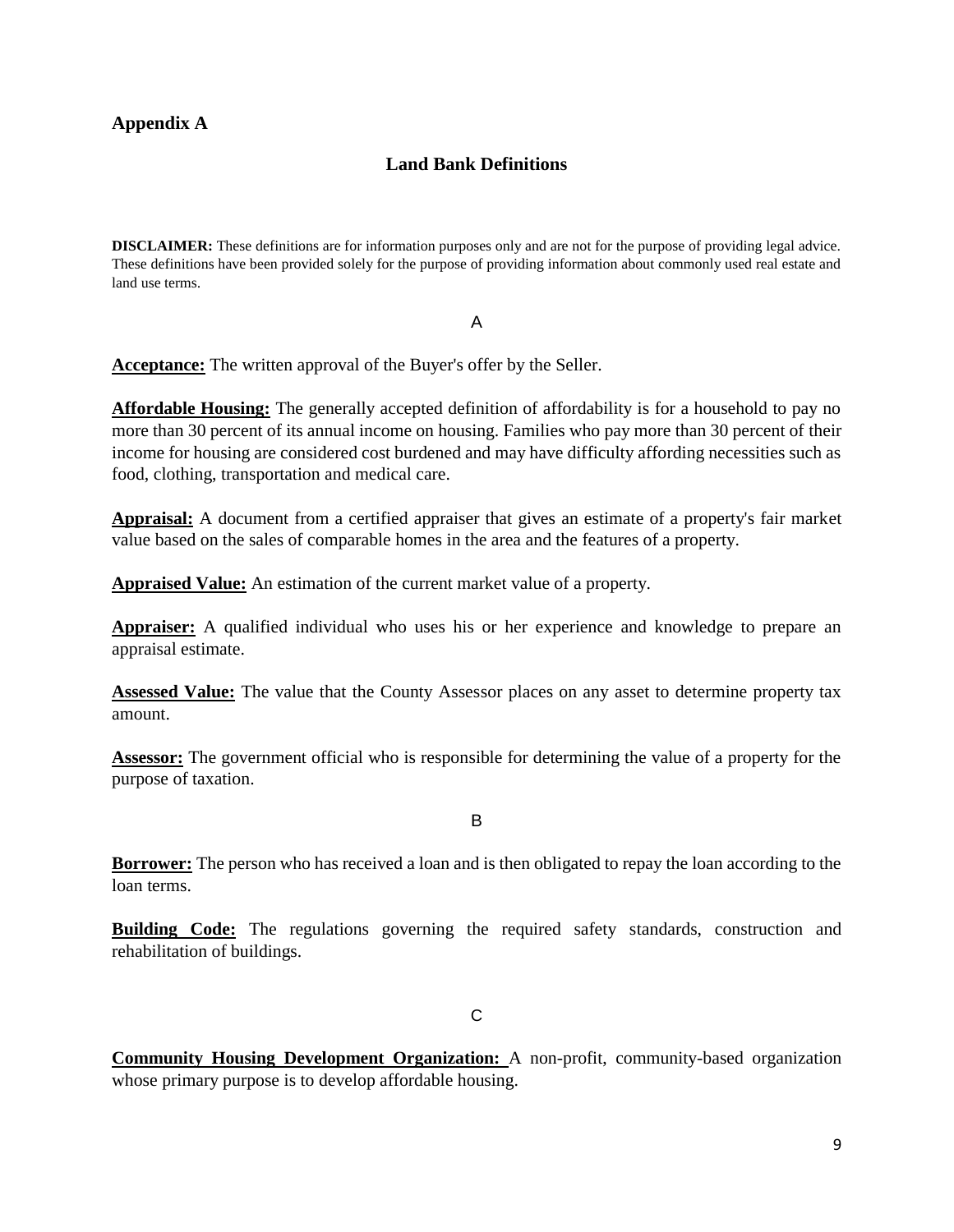**Clear Title:** A property title that has no defects, liens, or encumbrances.

**Commercial building:** A building constructed for business, industrial or public purposes.

**Community Development Block Grant Program (CDBG):** A Federal grant program that provides grant funds to local and State governments to be used to develop affordable housing for low to moderate income residents.

**Construction Loan:** A loan to finance the cost of building a new home. The lender disburses the loan amounts over a short period of time to cover expenses, such as materials, suppliers and contractors.

**Credit Counseling:** Education of how to improve poor credit and how to avoid generating more debt than can be repaid.

**Credit Score:** The score calculated by using a person's credit report to determine the likelihood of a loan being repaid on time. Scores can range from about 360 (poor credit) to 840 (excellent credit).

D

**Deed:** A document that legally transfers ownership of property from one person to another. To be valid, a deed must be recorded in public record with the property description and the Grantor's signature.

E

**Encumbrance:** Any interest in or legal liability on real property that does not prohibit passing title to the property but that reduces the property's value.

#### F

**Fair Housing Act:** A Federal law that prohibits discrimination on the basis of race, color, national origin, religion, sex, familial status, or disability when obtaining housing.

**Foreclosure:** The legal process in which property is sold to pay an outstanding loan or lien amount.

G

**Grantee:** The individual who receives an interest in real property by deed.

**Grantor:** The individual who gives an interest in real property by deed.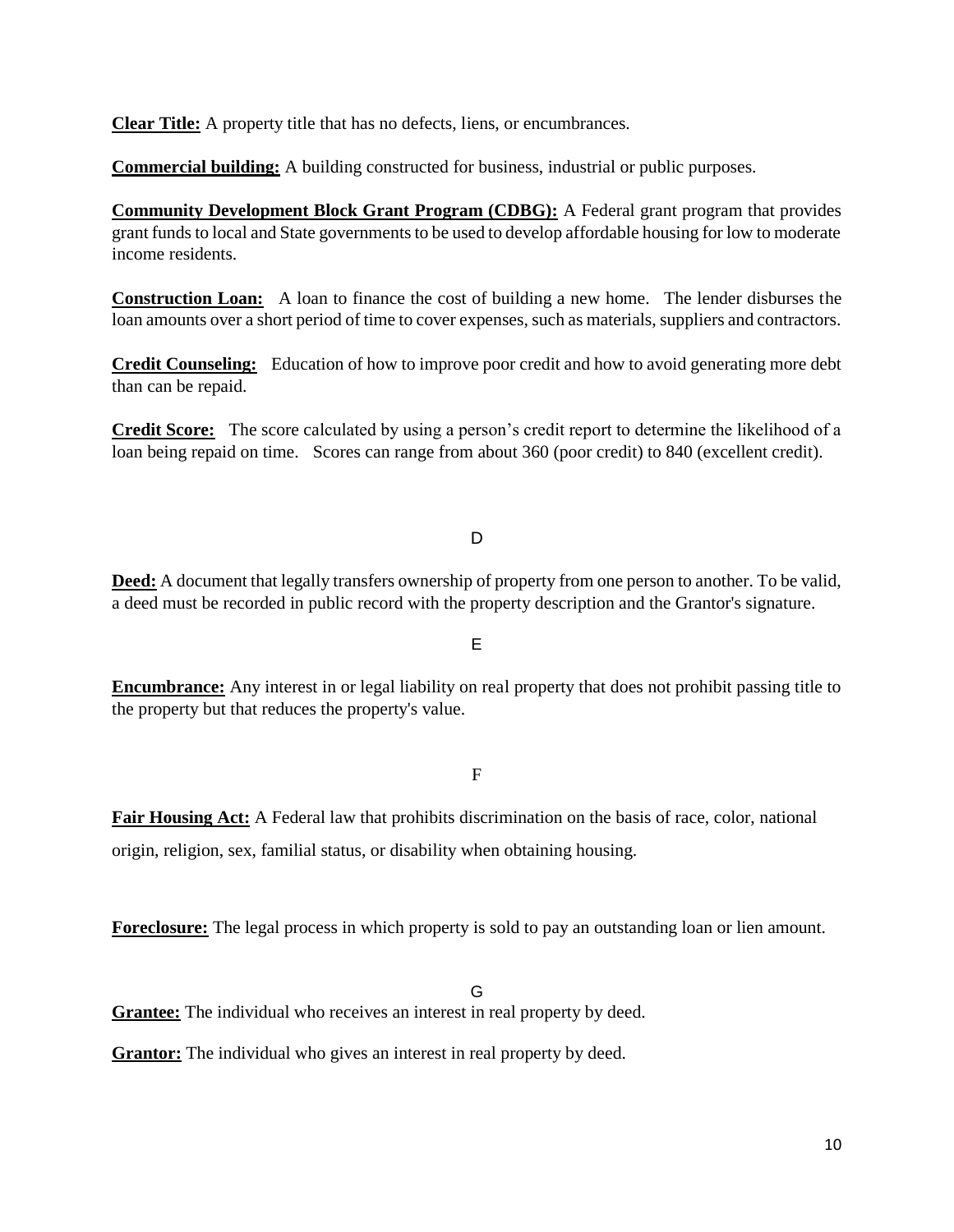**Homebuyer Counseling Class:** A class that offers information about how to get a mortgage approved, qualify for a loan, choose an affordable home, go through financing and closing processes, and avoid mortgage problems that cause people to lose their homes.

**HUD:** The U.S. Department of Housing and Urban Development; A Federal agency that works to address the housing needs and enforcing fair housing laws.

**HUD Income Guidelines:** An aunual chart created by HUD which sets income limits for qualifying a household for federally-funded housing options. The chart is based on County income data.

I

**Interest:** A fee charged during a repayment period that is in addition to the amount of the actual loan, mortgage, or credit line.

J

**Judgment:** A legal decree or order against a person or property in favor of a creditor; when referring to property, a judgment gives the creditor an interest in the property.

L

**Land Transfer Application:** The application created by the City of Jonesboro Land Bank Commission that must be completed to request an available Land Bank-owned property.

**Lien:** A legal claim and defect against a property, where the value of the property can be used as security in repayment of a debt. Examples include a mechanic's lien for the unpaid cost of building supplies, a tax lien for unpaid property taxes, or a municipal lien for property maintenance.

**Listing Agreement:** A contract between a seller and a real estate professional to market and sell a home or property.

**Low Income:** A household whose income does not exceed 80 percent of the median income for the area, as determined by HUD. Income limits are adjusted based on household size.

M

**Moderate Income:** A household whose incomes exceeds 80 percent of the median income for the area, as determined by HUD, but is below 95 percent of the area median income.

**Mortgage:** An agreement between a lender and a buyer in which the property itself is collateral for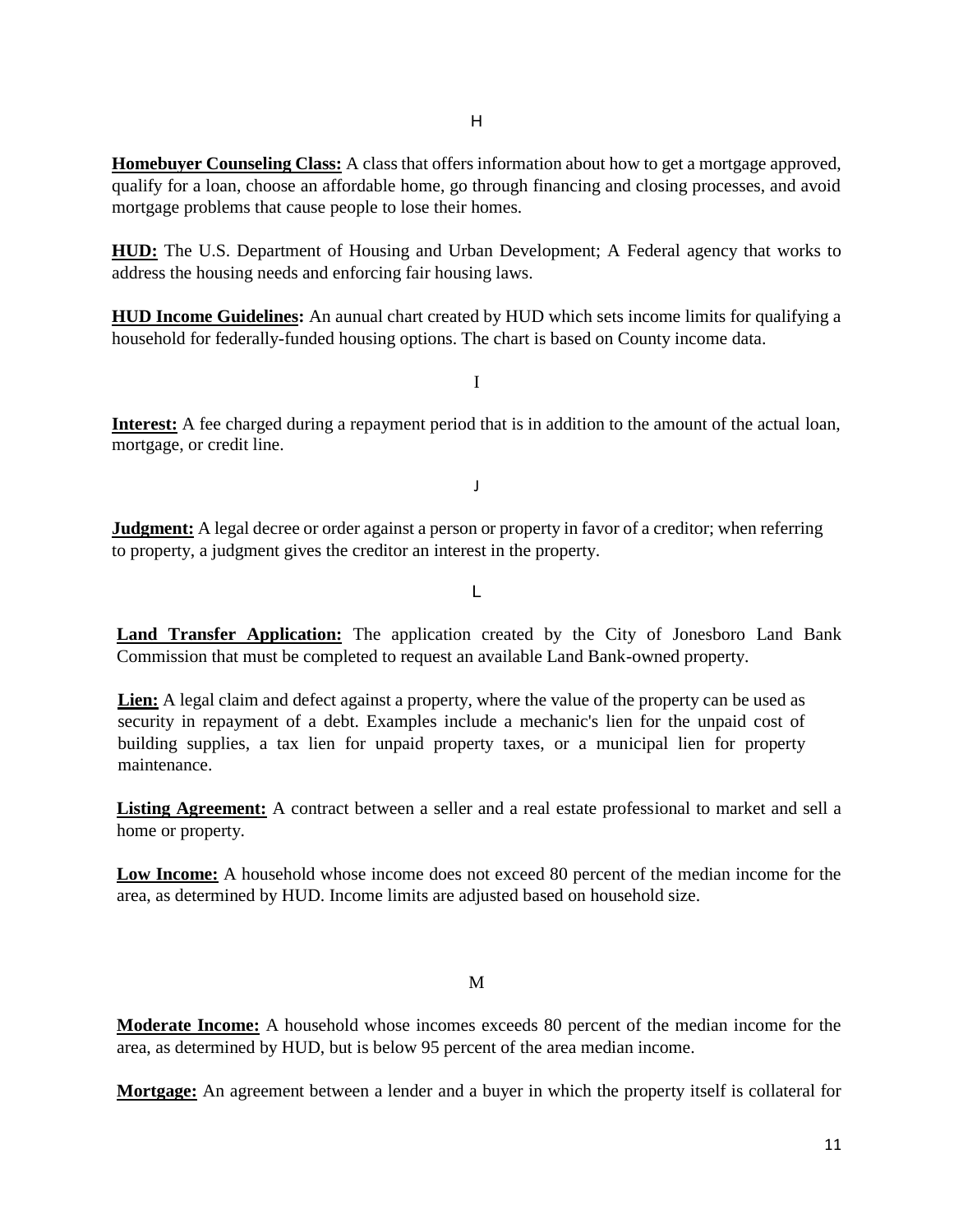the loan amount.

**Mortgagee:** The person or organization (such as a bank) that lends money to someone for buying property.

**Mortgagor:** The person who borrows money to buy a property.

N

**Notary Public:** A person who serves as a public official and certifies the authenticity of signatures on a document by signing and stamping the document.

 $\Omega$ 

**Offer:** A proposal presented by a potential buyer, generally in writing, to purchase property at a specific price.

P

**Pre-Approval:** A lender's commitment to loan a potential borrower a fixed amount of money based on qualification requirements, such as a completed loan application, credit score, debt, and savings.

**Pre-Qualify:** A lender's informal determination concerning the maximum amount an individual is eligible to borrow.

**Property Tax:** The annual tax charged by the County Treasurer for property owned by an individual.

**Purchase Offer:** A detailed, written document that makes an offer to purchase a property. Once the purchase offer is signed by all parties involved in the sale, the offer becomes a legally binding contract.

Q

**Quitclaim Deed:** A deed which transfers ownership of a property but does not make any guarantee of clear or marketable title.

R

**Real Estate Agent:** An individual who is licensed to advertise, negotiate and arrange real estate sales.

**Redevelopment Plan:** A detailed, comprehensive construction plan, which includes the costs of building or improving a structure and the timeframe in which the construction will be completed.